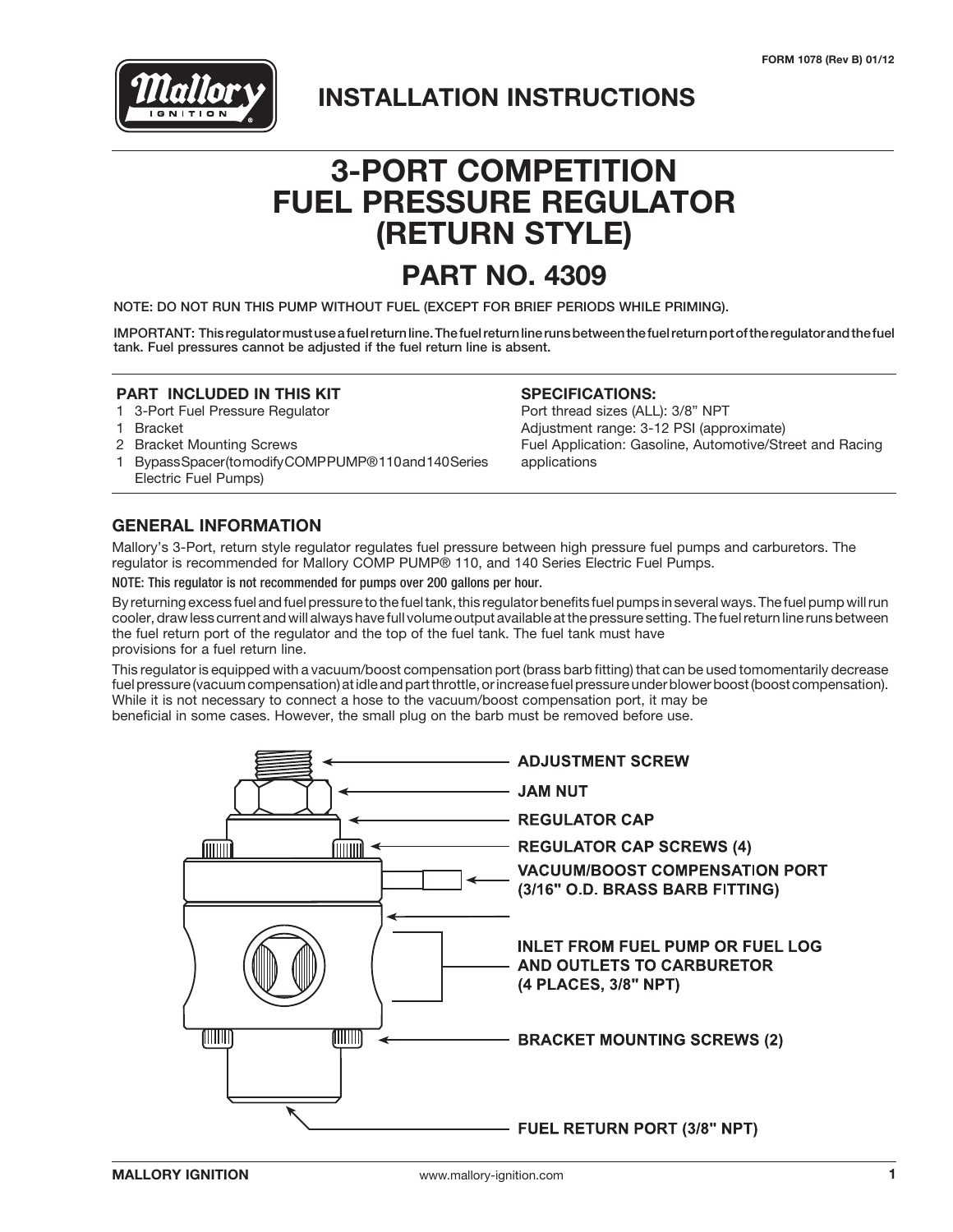### **MALLORY COMP PUMP® 110 AND 140 SERIES ELECTRIC FUEL PUMP SUGGESTED MODIFICATION ONLY WHEN USING RETURN STYLE REGULATORS(See Figure 1)**

### **Step 1**

Release the jam nut on the bypass plug. Remove the bypass plug. Remove the bypass spring and plunger. Save the bypass spring for possible future use.

### **Step 2**

Inspect the bypass plunger. The bypass plunger surface should be clean and slide freely in the chamber. Check the bypass plunger pad and remove any debris embedded in its surface.

### **Step 3**

Install the bypass plunger pad in the bypass plunger. Install the bypass plunger and bypass spacer. Clean the bypass plug.

### **Step 4**

Apply thread sealant compound on the bypass plug. You can find thread sealant compound at a hardware store. Do not use thread sealing tape.

### **Step 5**

Install the bypass plug. Gently tighten bypass plug until you feel it lock (torque to 5 in/lbs). Install and tighten the jam nut.

### FIGURE 1



### **MOUNTING PROCEDURE**

The regulator may be mounted at any angle. For maximum efficiency, mount the regulator as close as possible to the carburetors.

*DO NOT mount the regulator on or near exhaust manifolds. A bracket is provided for convenient mounting under an intake bolt.*

### **FITTINGS, FUEL LINES AND FUEL RETURN LINE**

The fuel return line should be as large, or larger, as the fuel line between the fuel pump and the regulator. See Figure 3.

Purchase fittings (and plugs). Use a thread sealant compound on the fitting threads. You can find thread sealant compound at a hardware store. Do not use thread sealing tape. Install the fittings. Do not overtighten the fittings. This could damage the regulator. Connect the fuel lines and fuel return line. See Figure 3A-3C.

FIGURE 2

### **FUEL RETURN LINE SIZE RECOMMENDATIONS**

| lFuel Return Linell<br>Length/Distancell | FUEL PUMP GALLONS PER HOUR (FREE FLOW) |               |                |
|------------------------------------------|----------------------------------------|---------------|----------------|
|                                          | 1 TO 99                                | 100 TO 129    | 130 TO 199     |
| $16 - 20'$                               | 1/2"                                   | 1/2"          | 5/8"           |
| $11 - 15'$                               | 3/8"                                   | 1/2"          | 5/8"           |
| $6 - 10'$                                | 3/8"                                   | 1/2"          | 1/2"           |
| $1 - 5'$                                 |                                        |               |                |
| $3/8" = #6AN$                            |                                        | $1/2" = #8AN$ | $5/8" = #10AN$ |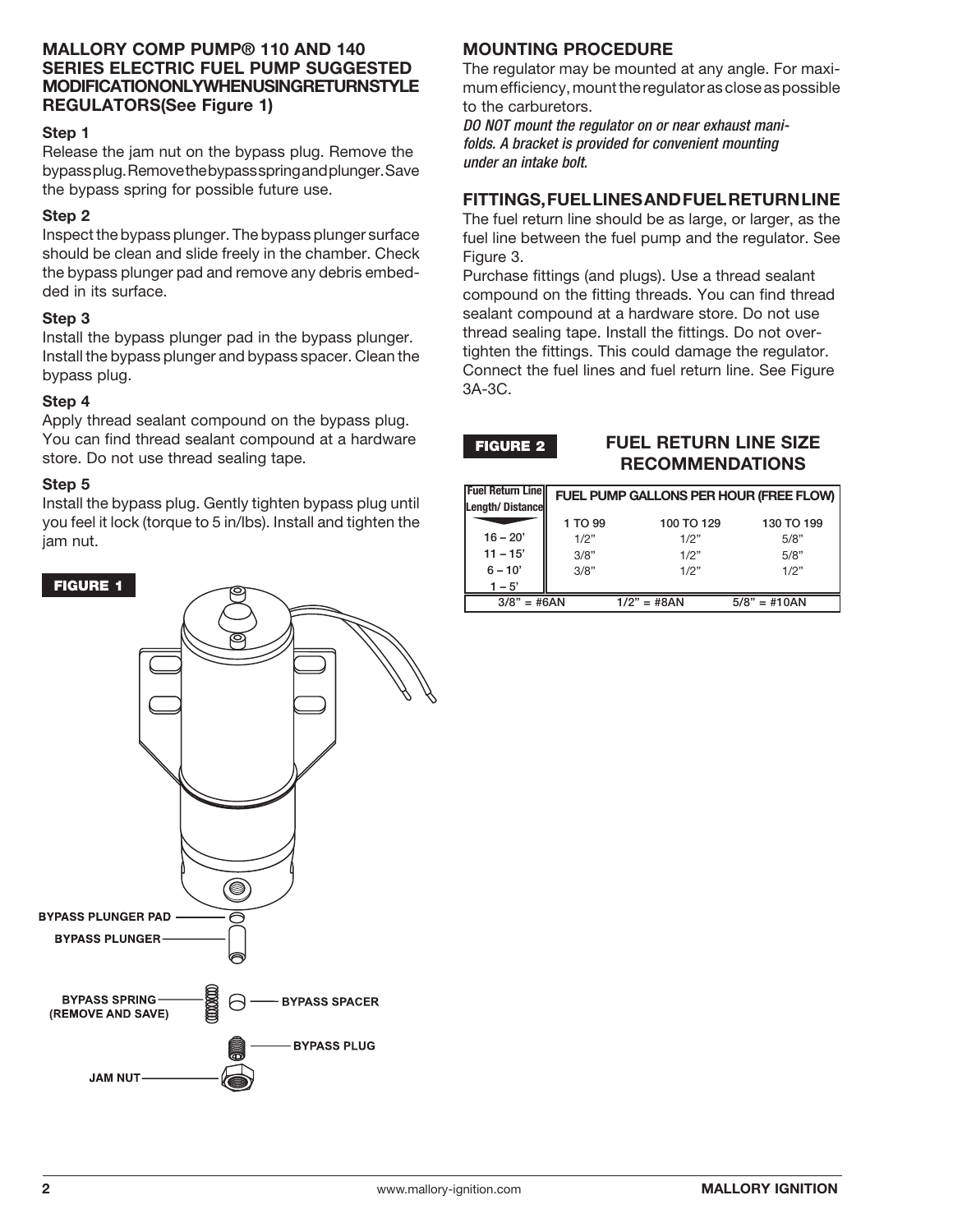#### FIGURE 3A **FUEL PUMP** CARB(S) **REGULATOR FUEL FUEL FILTER FILTER FUEL TANK FUEL LOG** COMP<br>FILTER<sup>®</sup> P/N 3140 **FUEL RETURN**

FIGURE 3B